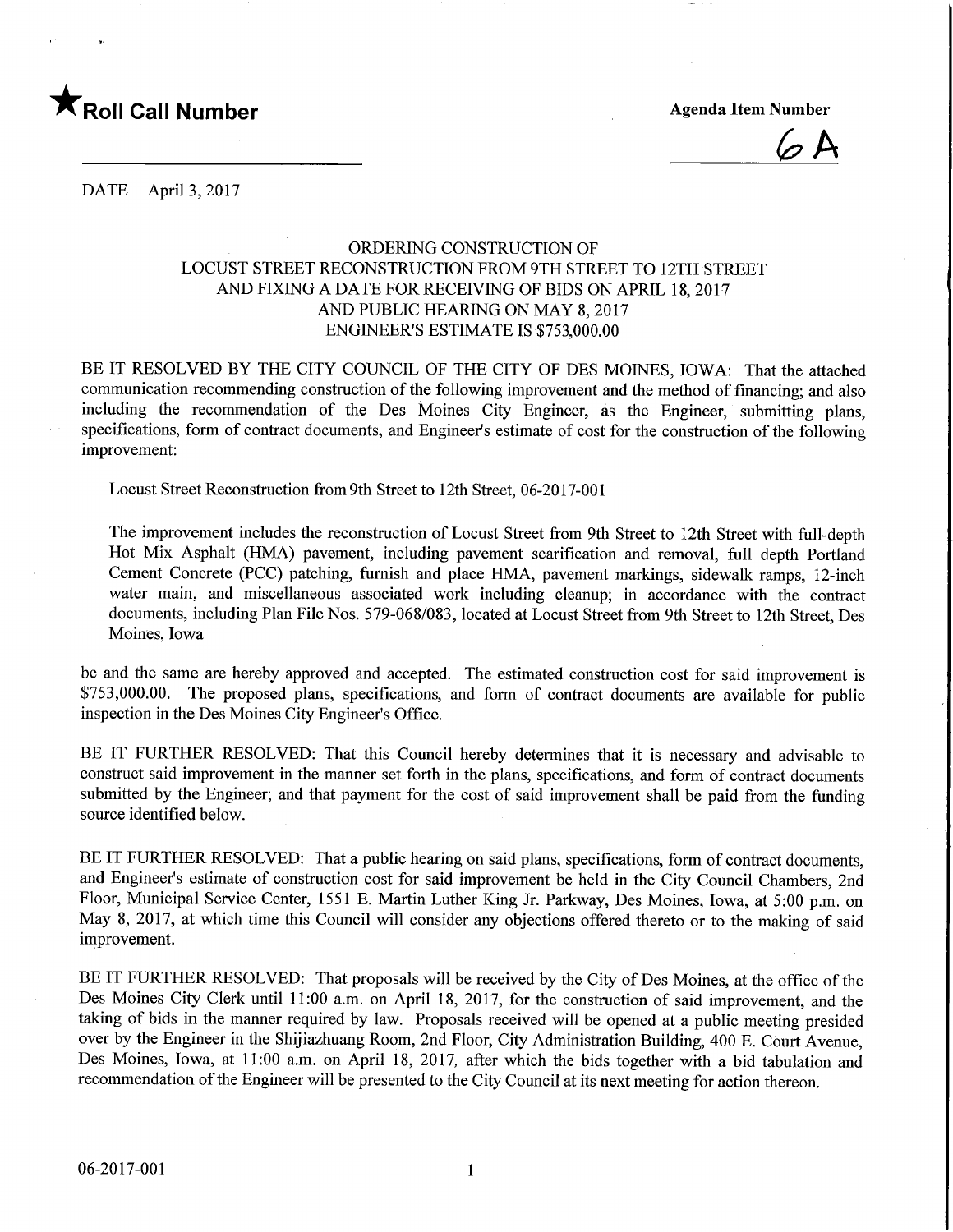

 $\sqrt{A}$ 

DATE April 3, 2017

BE IT FURTHER RESOLVED: That an appropriate Notice to Bidders for said improvement be posted, and Notice of Public Hearing for said improvement be published in the Des Moines Register, all as provided and directed by Chapter 26 and/or 314, Code of Iowa.

(City Council Communication Number  $\sqrt{7}$ -339 attached.)

Moved by to adopt.

Kathleen Vanderpool Deputy City Attorney

FORM APPROVED: THE RESERVE OF THE RESERVED FUNDS AVAILABLE

Daniel E. Ritter Des Moines Finance Director

Funding Source: 2017-2018 CIP, Page Street - 28, Rehabilitation and Preservation of Major Roadways, ST222, Being:

'\$508,633.40 in G.O. Bonds to be issued, ST222, and the remaining \$244,366.60 from Des Moines Water Works

| <b>COUNCIL ACTION</b> | <b>YEAS</b> | <b>NAYS</b> | <b>PASS</b> | <b>ABSENT</b>   |
|-----------------------|-------------|-------------|-------------|-----------------|
| <b>COWNIE</b>         |             |             |             |                 |
| <b>COLEMAN</b>        |             |             |             |                 |
| <b>GATTO</b>          |             |             |             |                 |
| <b>GRAY</b>           |             |             |             |                 |
| <b>HENSLEY</b>        |             |             |             |                 |
| <b>MOORE</b>          |             |             |             |                 |
| WESTERGAARD           |             |             |             |                 |
| <b>TOTAL</b>          |             |             |             |                 |
| <b>MOTION CARRIED</b> |             |             |             | <b>APPROVED</b> |
|                       |             |             |             |                 |
|                       |             |             |             |                 |

I, Diane Rauh, City Clerk of said City Council, hereby certify that at a meeting of the City Council, held on the above date, among other proceedings the above was adopted.

IN WITNESS WHEREOF, I have hereunto set my hand and affixed my seal the day and year first above written.

Mayor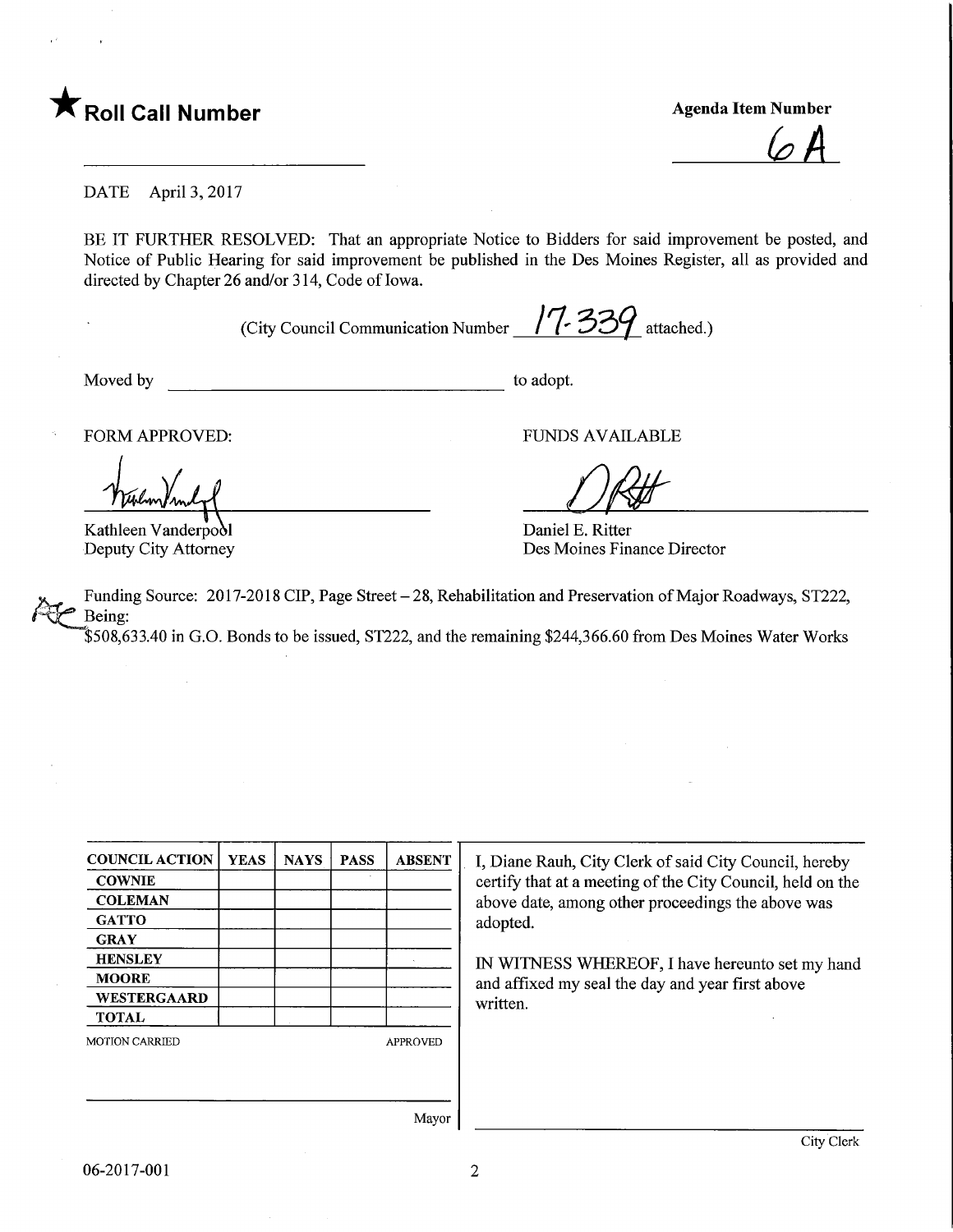## CONSTRUCTION ESTIMATE

Activity ID 06-2017-001

DATE: 3/8/2017

 $\mathcal{P}$ 

## **RODEST: LOCUST CTREET RECONSTRUCTION FROM 9TH STREET TO 12TH STREE**

|                |                  |                                                              | <b>ESTIMATED UNITS</b> |                |              |                |                   | <b>AMOUNT</b> |             |              |
|----------------|------------------|--------------------------------------------------------------|------------------------|----------------|--------------|----------------|-------------------|---------------|-------------|--------------|
| NO.            | <b>ITEM CODE</b> | <b>DESCRIPTION</b>                                           | UNIT                   | <b>CITY</b>    | <b>DMWW</b>  | <b>TOTAL</b>   | <b>UNIT PRICE</b> | <b>CITY</b>   | <b>DMWW</b> | <b>TOTAL</b> |
| $\mathbf{1}$   | 2010-108-H-0     | SUBGRADE TREATMENT - GEOGRID                                 | <b>SY</b>              | 2960           | 60           | 3020           | \$6.00            | \$17,760.00   | \$360.00    | \$18,120.00  |
| $\overline{2}$ | 2010-108-I-0     | SUBASE, MODIFIED                                             | <b>SY</b>              | 2760           | 60           | 2820           | \$12.00           | \$33,120.00   | \$720.00    | \$33,840.00  |
| 3              |                  | 6010-108-A-0   MANHOLE, TYPE SW-303, 48 INCH DIA.            | <b>EACH</b>            | 1              | $\Omega$     | $^{\circ}$ 1   | \$8,000.00        | \$8,000.00    | \$0.00      | \$8,000.00   |
| 4              |                  | 6010-108-A-0   MANHOLE, TYPE SW-401, 48 INCH DIA.            | <b>EACH</b>            | 1              | 0            | 1              | \$5,000.00        | \$5,000.00    | \$0.00      | \$5,000.00   |
| 5              |                  | 6010-108-A-0   MANHOLE, RECONSTRUCT TOP ONLY                 | <b>EACH</b>            | 1              | 0            | 1              | \$3,000.00        | \$3,000.00    | \$0.00      | \$3,000.00   |
| 6              |                  | 6010-108-E-0   MANHOLE ADJUSTMENT, MINOR (W/PCC DIAMOND)     | <b>EACH</b>            | 11             | 0            | 11             | \$2,200.00        | \$24,200.00   | \$0.00      | \$24,200.00  |
| $\overline{7}$ |                  | 6010-108-H-0 REMOVE MANHOLE                                  | <b>EACH</b>            | $\overline{2}$ | $\mathbf{O}$ | $\overline{2}$ | \$750.00          | \$1,500.00    | \$0.00      | \$1,500.00   |
| 8              |                  | CLEANING AND PREPARATION OF BASE                             | MILE                   | 0.2            | $\mathbf 0$  | 0.2            | \$10,000.00       | \$2,000.00    | \$0.00      | \$2,000.00   |
| 9              | 7020-108-A-0     | HMA (3M ESAL) BASE, 3/4" MIX                                 | <b>TON</b>             | 1010           | $\mathbf 0$  | 1010           | \$125.00          | \$126,250.00  | \$0.00      | \$126,250.00 |
| 10             |                  | 7020-108-A-0 HMA (3M ESAL) INTERMEDIATE COURSE, 1/2" MIX     | <b>TON</b>             | 458            | $\Omega$     | 458            | \$125.00          | \$57,250.00   | \$0.00      | \$57,250.00  |
| 11             |                  | 7020-108-A-0 HMA (3M ESAL) SURFACE COURSE, 1/2" MIX, NO FRIC | <b>TON</b>             | 458            | 0            | 458            | \$125.00          | \$57,250.00   | \$0.00      | \$57,250.00  |
| 12             | 7030-108-A-0     | REMOVAL OF SIDEWALK                                          | <b>SY</b>              | 31             | 40           | 71             | \$15.00           | \$465.00      | \$600.00    | \$1,065.00   |
| 13             |                  | 7030-108-E-0 SIDEWALK, PCC, 5 INCH THICK                     | SY                     | 35             | 40           | 75             | \$70.00           | \$2,450.00    | \$2,800.00  | \$5,250.00   |
| 14             |                  | 7030-108-E-0 SIDEWALK, PCC, 8 INCH THICK                     | SY                     | 14             | $\Omega$     | 14             | \$90.00           | \$1,260.00    | \$0.00      | \$1,260.00   |
| 15             |                  | 7030-108-G-0 DETECTABLE WARNING                              | <b>SF</b>              | 30             | $\Omega$     | 30             | \$50.00           | \$1,500.00    | \$0.00      | \$1,500.00   |
| 16             |                  | 7040-108-A-0 FULL DEPTH PATCH, PCC                           | SY                     | 200            | 60           | 260            | \$150.00          | \$30,000.00   | \$9,000.00  | \$39,000.00  |
| 17             |                  | 7040-108-B-0 SUBBASE OVER-EXCAVATION                         | <b>TON</b>             | 70             | $\Omega$     | 70             | \$40.00           | \$2,800.00    | \$0.00      | \$2,800.00   |
| 18             |                  | 7040-108-G-0 PAVEMENT SCARIFICATION                          | <b>SY</b>              | 5185           | 0            | 5185           | \$5.00            | \$25,925.00   | \$0.00      | \$25,925.00  |
| 19             | 7040-108-H-0     | <b>PAVEMENT REMOVAL</b>                                      | SY                     | 2787           | $\Omega$     | 2787           | \$12.00           | \$33,444.00   | \$0.00      | \$33,444.00  |
| 20             | 7040-108-H-0     | PAVEMENT REMOVAL (BRICK LAYER ONLY)                          | SY                     | 103            | 0            | 103            | \$8.00            | \$824.00      | \$0.00      | \$824.00     |
| 21             |                  | REMOVAL OF RAILROAD TRACK                                    | <b>TLF</b>             | 100            | 0            | 100            | \$70.00           | \$7,000.00    | \$0.00      | \$7,000.00   |
| 22             | 8020-108-B-0     | PAINTED PAVEMENT MARKING, SOLVENT / WATERBORNE               | <b>STA</b>             | 34             | 0            | 34             | \$50.00           | \$1,700.00    | \$0.00      | \$1,700.00   |
| 23             | 9060-108-F-0     | TEMPORARY FENCE, SAFETY                                      | LF                     | 1900           | 0            | 1900           | \$5.00            | \$9,500.00    | \$0.00      | \$9,500.00   |
| 24             |                  | 11020-108-A-0 MOBILIZATION                                   | <b>LS</b>              | 0.7            | 0.3          | 1              | \$35,622.00       | \$24,935.40   | \$10,686.60 | \$35,622.00  |
| 25             |                  | 11040-108-C-0 TEMPORARY LONGITUDINAL CHANNELIZING DEVICE     | LF                     | 200            | 0            | 200            | \$30.00           | \$6,000.00    | \$0.00      | \$6,000.00   |
| 26             |                  | TRAFFIC CONTROL                                              | LS                     | 0.7            | 0.3          | 1              | \$20,000.00       | \$14,000.00   | \$6,000.00  | \$20,000.00  |

 $\sim$   $\sim$ 

 $\overline{\phantom{0}}$  $\blacktriangleright$